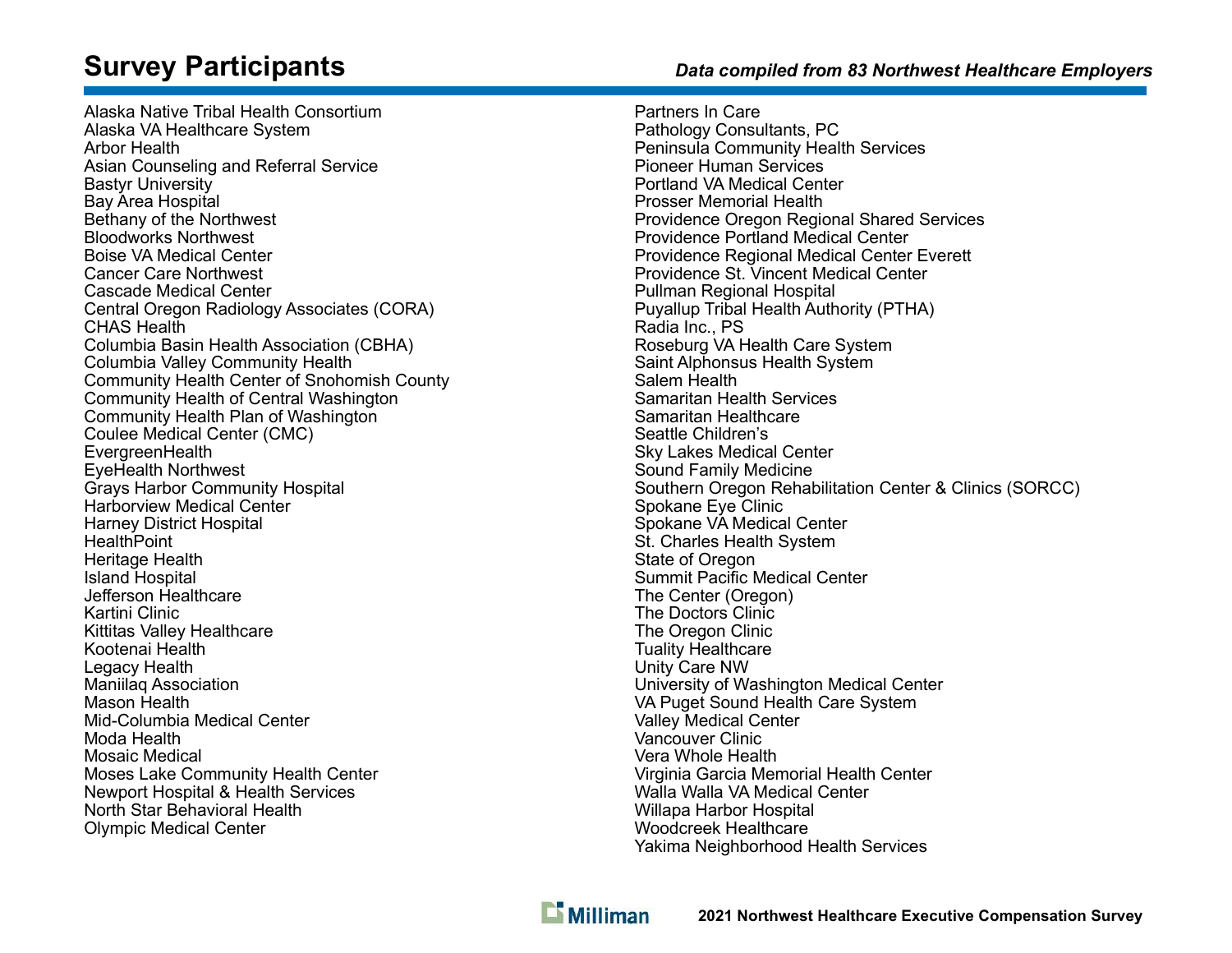#### MEDICAL CENTER / ACUTE CARE

Alaska Native Tribal Health Consortium Alaska VA Healthcare System Arbor Health Bay Area Hospital Boise VA Medical Center Cascade Medical Center Central Oregon Radiology Associates (CORA) Columbia Basin Health Association (CBHA) Community Health of Central Washington Coulee Medical Center (CMC) **EvergreenHealth** EyeHealth Northwest Grays Harbor Community Hospital Harborview Medical Center Island Hospital Jefferson Healthcare Kittitas Valley Healthcare Kootenai Health Legacy Health Maniilaq Association Mason Health Mid-Columbia Medical Center Newport Hospital & Health Services Olympic Medical Center Pioneer Human Services Portland VA Medical Center Prosser Memorial Health Providence Oregon Regional Shared Services Providence Portland Medical Center Providence Regional Medical Center Everett

Providence St. Vincent Medical Center Pullman Regional Hospital Roseburg VA Health Care System Saint Alphonsus Health System Salem Health Samaritan Health Services Samaritan Healthcare Seattle Children's Sky Lakes Medical Center Sound Family Medicine Spokane VA Medical Center St. Charles Health System Summit Pacific Medical Center Tuality Healthcare University of Washington Medical Center VA Puget Sound Health Care System Valley Medical Center Vera Whole Health Walla Walla VA Medical Center Willapa Harbor Hospital

## STAND ALONE CLINIC(S)

Asian Counseling and Referral Service Bastyr University Cancer Care Northwest CHAS Health Columbia Valley Community Health Community Health Center of Snohomish **County HealthPoint** Heritage Health Kartini Clinic Mosaic Medical Moses Lake Community Health Center

Peninsula Community Health Services Prosser Memorial Health Puyallup Tribal Health Authority (PTHA) Radia Inc., PS Samaritan Health Services Sound Family Medicine Spokane Eye Clinic St. Charles Health System The Center (Oregon) The Doctors Clinic The Oregon Clinic Unity Care NW Vancouver Clinic Vera Whole Health Virginia Garcia Memorial Health Center Woodcreek Healthcare Yakima Neighborhood Health Services

## OTHER SPECIALTY EMPLOYER

Bethany of the Northwest Bloodworks Northwest Community Health Plan of Washington Harney District Hospital Moda Health North Star Behavioral Health Partners In Care Pathology Consultants, PC Southern Oregon Rehabilitation Center & Clinics (SORCC) State of Oregon Walla Walla VA Medical Center

Additional Data Breakouts available via Interactive Online Results.